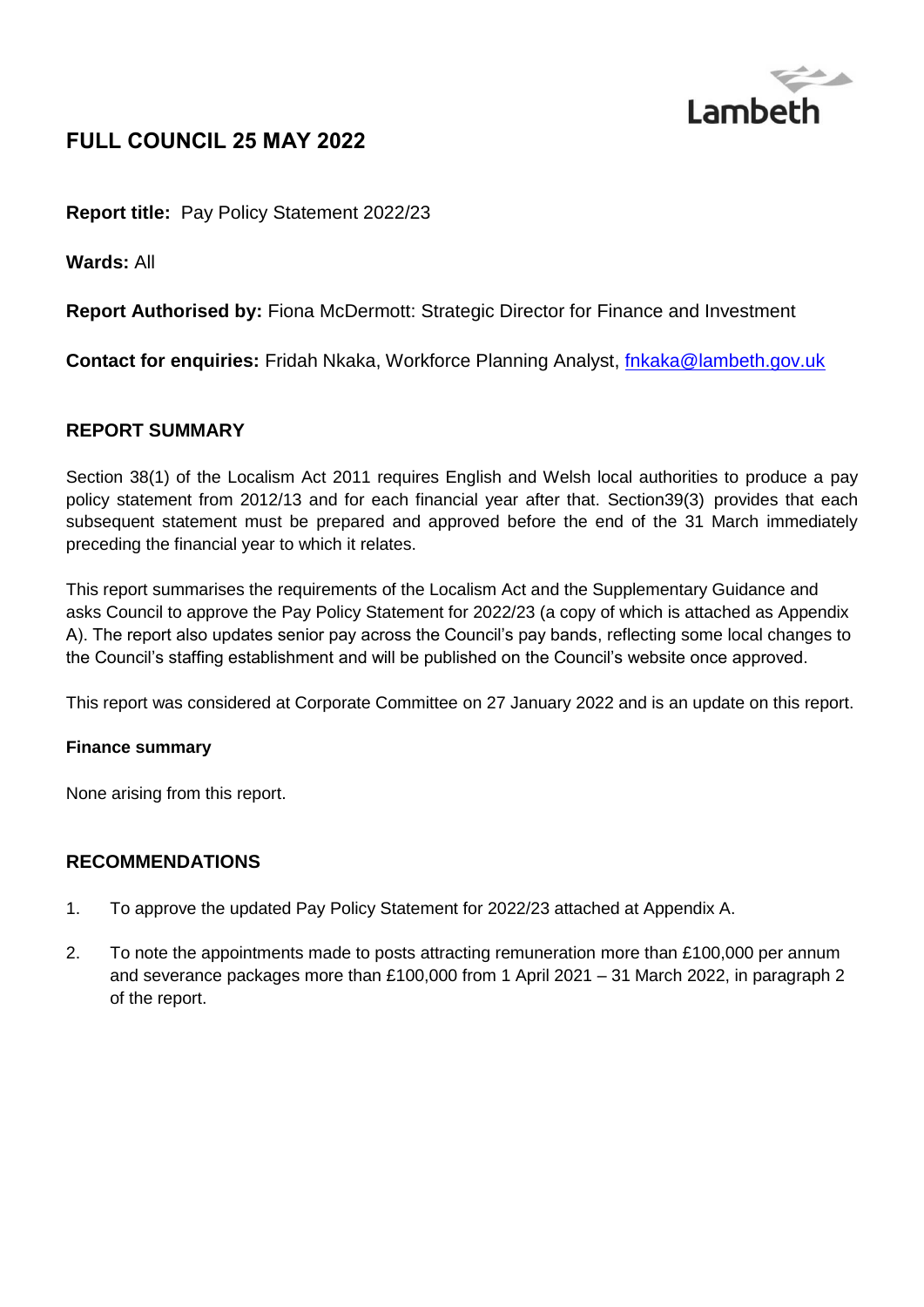## **1. CONTEXT**

- 1.1 Section 38(1) of the Localism Act 2011 requires English and Welsh local authorities to produce a Pay Policy statement for each financial year. Section 40 of the Act includes provision for the Secretary of State to issue guidance on the content and application of senior pay statements. Relevant authorities must have regard to this guidance in the exercise of their functions under the pay accountability provisions. It is recommended Full Council approves the Pay Policy Statement for 2022/23 following consideration by Corporate Committee on 27 January 2022. This Statement will be published on the Council's website once approved by Council.
- 1.2 The Ministry of Housing, Communities and Local Government (MHCLG) issued Supplementary Guidance in February 2013, and authorities in England must take account of this and the original Guidance when preparing their Pay Policy Statements. This Supplementary Guidance deals mainly with salaries on appointment and severance payments at a threshold of £100,000 and over, setting out that Full Council should be offered the opportunity to vote on such packages. The Council's Pay Policy Statement was, therefore, reviewed in the light of this guidance and Council, at its meeting on 22 May 2013, endorsed the existing Council process for the appointment and setting of senior pay as set out in the Council's Constitution and the existing Council process for determining termination payments on redundancy, as required by legislation. In addition, Full Council endorsed the proposal that, in the interests of improving accountability and transparency, all appointments made to posts attracting remuneration more than £100,000 per annum and all severance packages more than £100,000 shall be highlighted in the annual report of the Pay Policy Statement.

### **2. PROPOSAL AND REASONS**

2.1 For transparency, at the 31 December 2021, 479 employees were earning £50,000 or more, 31 out of 479 were receiving remuneration of more than £100,000 per annum as of 31 March 2022.

There were 3 appointments were made in this financial year (1 April 2021 – 31 March 2022) to posts attracting remuneration more than £100,000 per annum as follows:

- Director, Legal & Governance
- Director, Education & Learning
- Programme Director: Neighbourhood
- 2.2 Between 1 April 2021 and 31 March 2022 there was one severance package of more than £100,000.
- 2.3 It is anticipated that in 2022-2023 there may be one or two posts created which are paid over £100,000, but the details have not been finalised.
- 2.4 Before its effect, this policy statement must be approved by the Corporate Committee. It will be subject to review annually and in accordance with new or proposed legislation to ensure that it remains relevant and effective.
- 2.5 Full Council is subsequently asked to approve the Pay policy statement for 2022/23 as required by Section 38 (1) of the Localism Act 2011.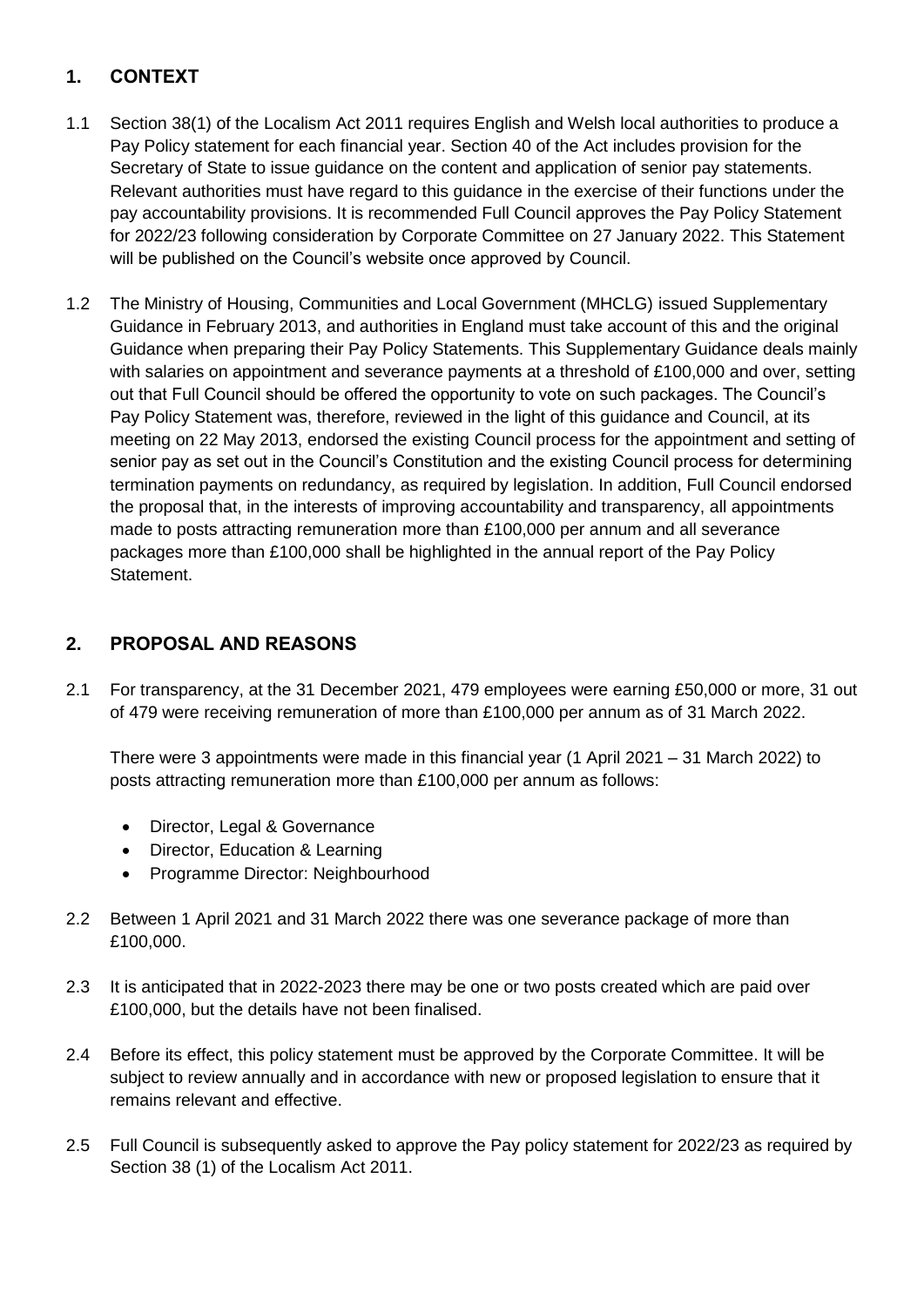### **3. FINANCE**

None arising from this report.

### **4. LEGAL AND DEMOCRACY**

- 4.1 The body of this report sets out the statutory basis for the requirement to have a Pay Policy under the provisions to the Localism Act 2011.
- 4.2 There were no further comments from Democratic Services.

## **5. CONSULTATION AND CO-PRODUCTION**

5.1 Corporate Committee at its meeting on 11 January 2012 advised there was no need to set up a remuneration committee so long as there was regular reporting on the extent to which the Council is meeting the requirements of the Localism Act 2011. Update reports have subsequently been taken to Corporate Committee on an annual basis.

### **6. RISK MANAGEMENT**

6.1 No potential risks have been identified associated with the recommendations set out in this report.

## **7. EQUALITIES IMPACT ASSESSMENT**

7.1 The pay policy affects the entire workforce (excluding schools). The Council has robust processes in place for collecting and reporting on a range of employee data as it relates to appointment and severance for staff with protected characteristics. These reports are considered by a range of Members and officers and are intended to represent a culture of openness and transparency. Significant changes or trends identified will be subject to a full equalities impact assessment.

### **8. COMMUNITY SAFETY**

8.1 None.

## **9. ORGANISATIONAL IMPLICATIONS**

#### **Environmental**

9.1 Not applicable.

#### **Health**

9.2 Not applicable.

#### **Corporate Parenting**

9.3 Not applicable.

### **Staffing and accommodation**

9.4 None.

#### **Responsible Procurement**

9.5 Not applicable.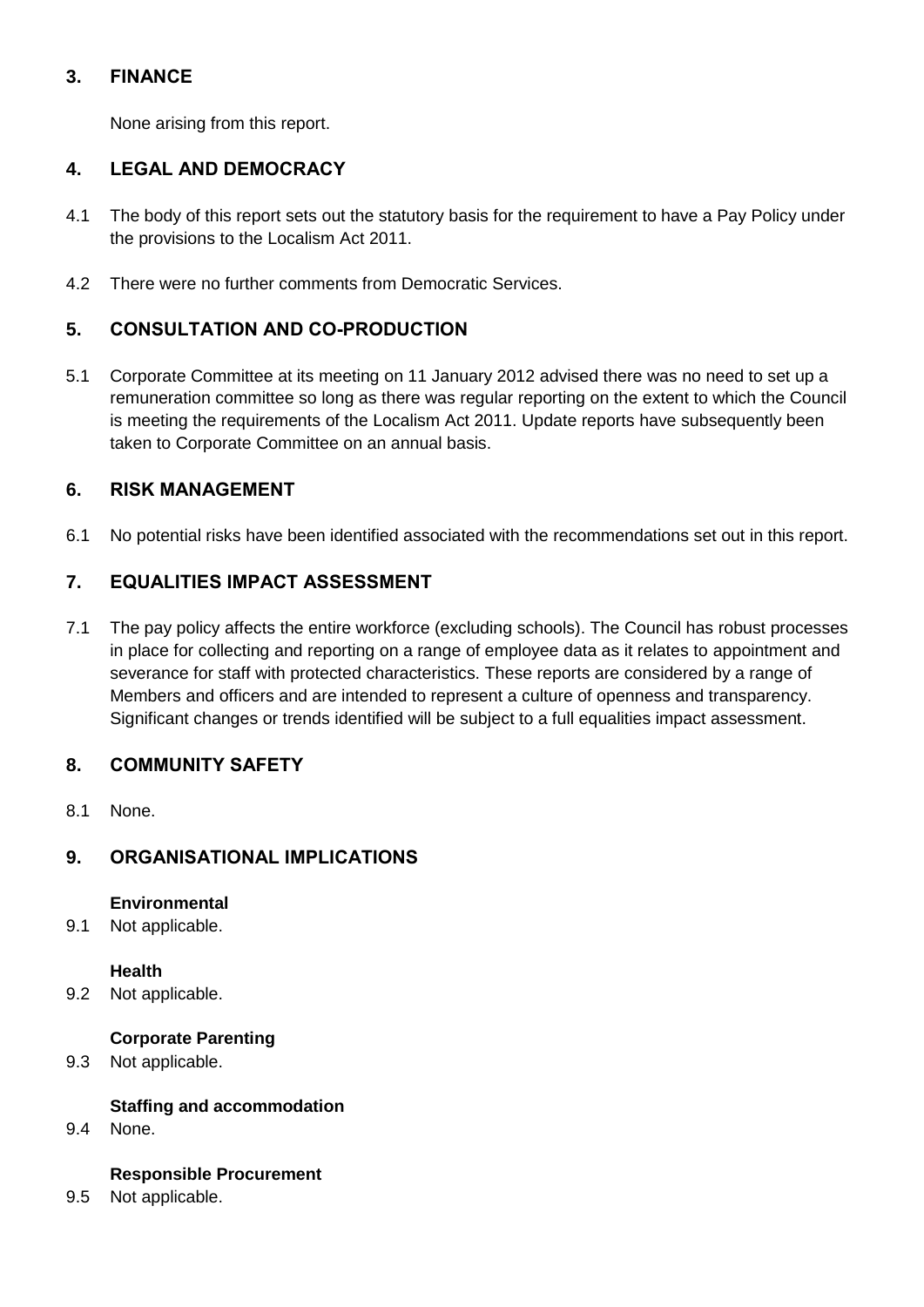# **10. TIMETABLE FOR IMPLEMENTATION**

10.1 The Pay Policy Statement will be displayed on the councils external website with immediate effect.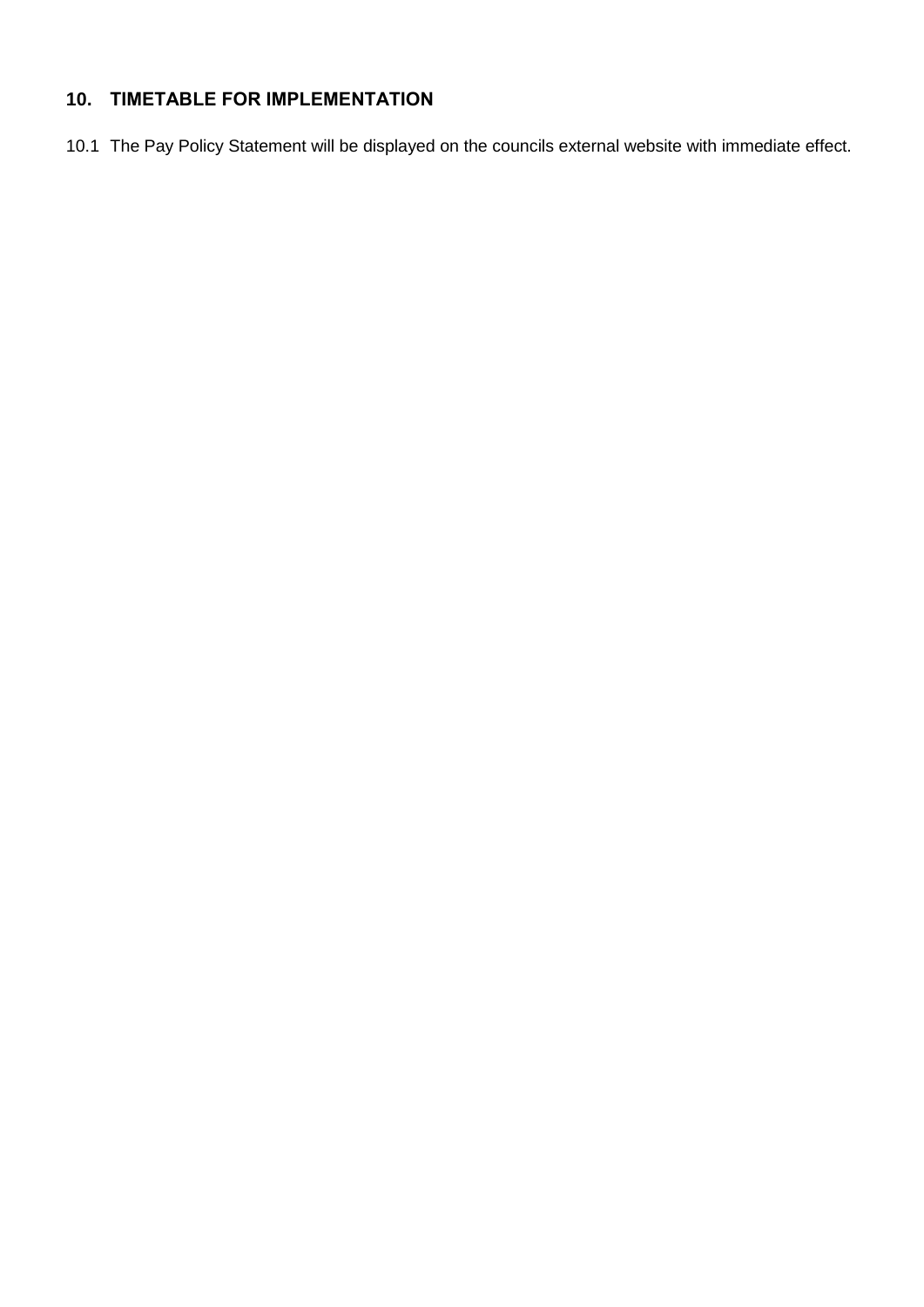### **AUDIT TRAIL**

| <b>Name and Position/Title</b>         | <b>Lambeth Directorate</b>  | <b>Date Sent</b> | <b>Date</b>     | <b>Comments in</b> |
|----------------------------------------|-----------------------------|------------------|-----------------|--------------------|
|                                        |                             |                  | <b>Received</b> | paragraph:         |
|                                        | Cabinet Member for          |                  |                 |                    |
| *Councillor Andy Wilson                | Finance and                 | 12.01.22         | 14.01.22        |                    |
|                                        | Performance                 |                  |                 |                    |
| Fiona McDermott, Strategic<br>Director | Finance and Investment      | 29.12.21         | 07.01.22        |                    |
| Cagdas Canbolat, Finance               | Finance and Investment      | 08.04.22         | 11.04.22        |                    |
| Dawn Lelliott, Legal                   | <b>Legal and Governance</b> | 08.04.22         | 13.04.22        |                    |
| <b>Services</b>                        |                             |                  |                 |                    |
| Victoria Lower, Democratic             | <b>Legal and Governance</b> | 08.04.22         | 11.04.22        |                    |
| <b>Services</b>                        |                             |                  |                 |                    |
| **Martin Cox, Interim                  | Finance and Investment      | 29.12.21         | 07.01.22        |                    |
| Director of HR & OD                    |                             |                  |                 |                    |
| Raymond Prince, Director               | <b>Legal and Governance</b> | 13.04.22         | 19.05.22        | Comments           |
| <b>Legal and Governance</b>            |                             |                  |                 | throughout         |

\* Councillor Wilson stood down at the Local Elections on 5 May 2022. New post holder to be confirmed on 25 May 2022

\*\*Post now covered by Melanie Medley – Director of HR & OD

## **REPORT HISTORY**

| <b>Original discussion with Cabinet</b> | Yes                                                                                                                                                                                                                                                                                                                                                                                                                                                                                                                                                                                               |  |  |
|-----------------------------------------|---------------------------------------------------------------------------------------------------------------------------------------------------------------------------------------------------------------------------------------------------------------------------------------------------------------------------------------------------------------------------------------------------------------------------------------------------------------------------------------------------------------------------------------------------------------------------------------------------|--|--|
| <b>Member</b>                           |                                                                                                                                                                                                                                                                                                                                                                                                                                                                                                                                                                                                   |  |  |
| <b>Report deadline</b>                  | 11.05.2022                                                                                                                                                                                                                                                                                                                                                                                                                                                                                                                                                                                        |  |  |
| Date final report sent                  | 16.05.22                                                                                                                                                                                                                                                                                                                                                                                                                                                                                                                                                                                          |  |  |
| <b>Part II Exempt from</b>              |                                                                                                                                                                                                                                                                                                                                                                                                                                                                                                                                                                                                   |  |  |
| Disclosure/confidential accompanying    | N <sub>0</sub>                                                                                                                                                                                                                                                                                                                                                                                                                                                                                                                                                                                    |  |  |
| report?                                 |                                                                                                                                                                                                                                                                                                                                                                                                                                                                                                                                                                                                   |  |  |
| <b>Key decision report</b>              | <b>No</b>                                                                                                                                                                                                                                                                                                                                                                                                                                                                                                                                                                                         |  |  |
| Date first appeared on forward plan     | N/A                                                                                                                                                                                                                                                                                                                                                                                                                                                                                                                                                                                               |  |  |
| <b>Key decision reasons</b>             | N/A                                                                                                                                                                                                                                                                                                                                                                                                                                                                                                                                                                                               |  |  |
| <b>Background information</b>           | <b>Localism Act 2011</b><br>Openness and accountability in local pay:<br>• Guidance under section 40 of the Localism Act 2011<br>Openness and accountability in local pay:<br>• Supplementary Guidance S40 Localism Act 2011:<br>February 2013<br>Council (20.05.15): Pay Policy: report and minutes<br>• HMT - draft Public Sector recovery of exit payment<br>regulations - December 2015<br>• HMT - draft Public Sector exit payment regulations<br>2016<br>• Part-time Employment (Prevention of Less Favourite<br><b>Treatment) Regulations 2000</b><br>• The Agency Worker Regulations 2010 |  |  |